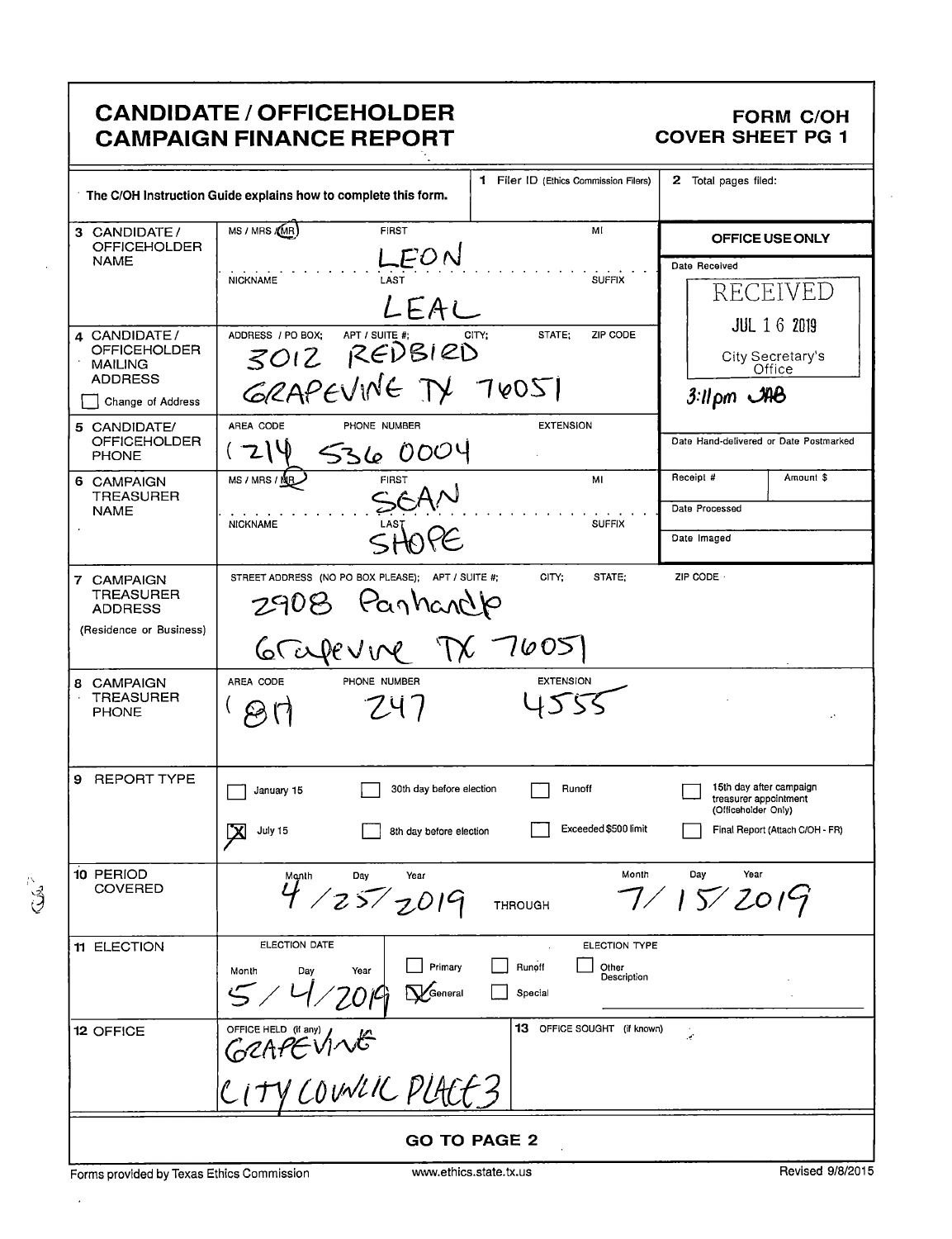### CANDIDATE / OFFICEHOLDER FORM C/OH CAMPAIGN FINANCE REPORT COVER SHEET PG 2

| 14 C/OH NAME                                              | EON LEAL                                                                                           |                                                                                                                                                                                                                                                                                                                                                                         | <b>15</b> Filer ID (Ethics Commission Filers)                                                                                                                                                            |
|-----------------------------------------------------------|----------------------------------------------------------------------------------------------------|-------------------------------------------------------------------------------------------------------------------------------------------------------------------------------------------------------------------------------------------------------------------------------------------------------------------------------------------------------------------------|----------------------------------------------------------------------------------------------------------------------------------------------------------------------------------------------------------|
| <b>16 NOTICE FROM</b><br><b>POLITICAL</b><br>COMMITTEE(S) | OF SUCH EXPENDITURES.                                                                              | THIS BOX IS FOR NOTICE OF POLITICAL CONTRIBUTIONS ACCEPTED OR POLITICAL EXPENDITURES MADE BY POLITICAL COMMITTEES TO<br>SUPPORT THE CANDIDATE / OFFICEHOLDER. THESE EXPENDITURES MAY HAVE BEEN MADE WITHOUT THE CANDIDATE'S OR OFFICEHOLDER'S<br>KNOWLEDGE OR CONSENT. CANDIDATES AND OFFICEHOLDERS ARE REQUIRED TO REPORT THIS INFORMATION ONLY IF THEY RECEIVE NOTICE |                                                                                                                                                                                                          |
|                                                           | <b>COMMITTEE TYPE</b>                                                                              | <b>COMMITTEE NAME</b>                                                                                                                                                                                                                                                                                                                                                   |                                                                                                                                                                                                          |
|                                                           | <b>GENERAL</b>                                                                                     |                                                                                                                                                                                                                                                                                                                                                                         |                                                                                                                                                                                                          |
|                                                           | SPECIFIC                                                                                           | <b>COMMITTEE ADDRESS</b>                                                                                                                                                                                                                                                                                                                                                |                                                                                                                                                                                                          |
|                                                           |                                                                                                    | COMMITTEE CAMPAIGN TREASURER NAME                                                                                                                                                                                                                                                                                                                                       |                                                                                                                                                                                                          |
| <b>Additional Pages</b>                                   |                                                                                                    | ) PE                                                                                                                                                                                                                                                                                                                                                                    |                                                                                                                                                                                                          |
|                                                           |                                                                                                    | COMMITTEE CAMPAIGN TREASURER ADDRESS                                                                                                                                                                                                                                                                                                                                    |                                                                                                                                                                                                          |
|                                                           |                                                                                                    |                                                                                                                                                                                                                                                                                                                                                                         |                                                                                                                                                                                                          |
| <b>17 CONTRIBUTION</b><br><b>TOTALS</b>                   | 1.                                                                                                 | TOTAL POLITICAL CONTRIBUTIONS OF \$50 OR LESS (OTHER THAN<br>PLEDGES, LOANS, OR GUARANTEES OF LOANS), UNLESS ITEMIZED                                                                                                                                                                                                                                                   | \$                                                                                                                                                                                                       |
|                                                           | 2.                                                                                                 | <b>TOTAL POLITICAL CONTRIBUTIONS</b><br>(OTHER THAN PLEDGES, LOANS, OR GUARANTEES OF LOANS)                                                                                                                                                                                                                                                                             | \$                                                                                                                                                                                                       |
| <b>EXPENDITURE</b><br><b>TOTALS</b>                       | з.                                                                                                 | TOTAL POLITICAL EXPENDITURES OF \$100 OR LESS,<br>UNLESS ITEMIZED                                                                                                                                                                                                                                                                                                       | \$<br>1,27<br>٠                                                                                                                                                                                          |
|                                                           | 4.                                                                                                 | <b>TOTAL POLITICAL EXPENDITURES</b>                                                                                                                                                                                                                                                                                                                                     | 3,632.97<br>$\bullet$                                                                                                                                                                                    |
| <b>CONTRIBUTION</b><br><b>BALANCE</b>                     | 5.                                                                                                 | TOTAL POLITICAL CONTRIBUTIONS MAINTAINED AS OF THE LAST DAY<br>OF REPORTING PERIOD                                                                                                                                                                                                                                                                                      | \$3,463.74                                                                                                                                                                                               |
| <b>OUTSTANDING</b><br><b>LOAN TOTALS</b>                  | 6.                                                                                                 | TOTAL PRINCIPAL AMOUNT OF ALL OUTSTANDING LOANS AS OF THE<br>LAST DAY OF THE REPORTING PERIOD                                                                                                                                                                                                                                                                           | \$                                                                                                                                                                                                       |
| <b>18 AFFIDAVIT</b>                                       | TARA A BROOKS<br>Notary Public, State of Texas<br>Comm. Expires 10-08-2022<br>Notary ID 12435787-3 | under Title 15, Election Code.                                                                                                                                                                                                                                                                                                                                          | I swear, or affirm, under penalty of perjury, that the accompanying report is<br>true and correct and the cludes all information required to be reported by me<br>Sighature of Candidate or Officeholder |
| AFFIX NOTARY STAMP / SEALABOVE                            |                                                                                                    |                                                                                                                                                                                                                                                                                                                                                                         |                                                                                                                                                                                                          |

Sworn to and subscribed before me, by the said **fean heal** with the least of this the **leth** 

day of  $\overline{\mathcal{H}\mathcal{U}}\mathcal{Y}$  . 20  $19$ , to certify which, witness my hand and seal of office.

ay of July 1967 1968 the certify which, witness my hand and seal of office.<br>Land Buncley Public

Signature of officer administering oath Printed name of officer administering oath Title of officer administering oath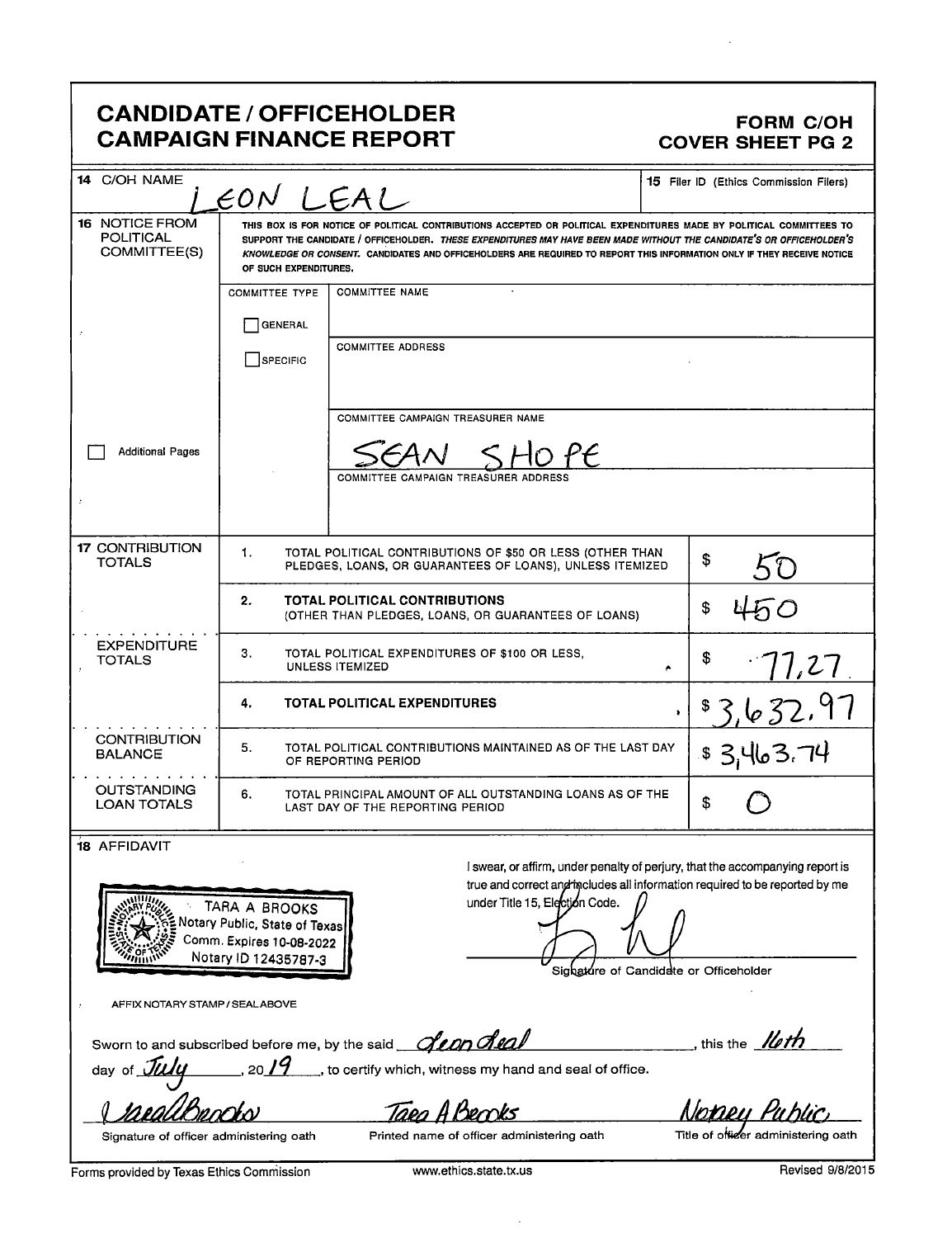# SUBTOTALS - C/OH FORM C/OH

 $\ddot{\phantom{a}}$ 

# COVER SHEET PG 3

|               |                                                                                                    | 20 Filer ID (Ethics Commission Filers)<br>19 FILER NAME               |    |                                  |     |
|---------------|----------------------------------------------------------------------------------------------------|-----------------------------------------------------------------------|----|----------------------------------|-----|
|               | 21 SCHEDULE SUBTOTALS<br>NAME OF SCHEDULE                                                          |                                                                       |    | <b>SUBTOTAL</b><br><b>AMOUNT</b> |     |
| 1.            |                                                                                                    | SCHEDULE A1: MONETARY POLITICAL CONTRIBUTIONS                         |    | \$                               | 400 |
| 2.            |                                                                                                    | SCHEDULE A2: NON-MONETARY (IN-KIND) POLITICAL CONTRIBUTIONS           |    | \$                               |     |
| з.            | SCHEDULE B: PLEDGED CONTRIBUTIONS                                                                  |                                                                       |    | \$                               |     |
| 4.            | SCHEDULE E: LOANS                                                                                  |                                                                       |    | \$                               |     |
| 5.            |                                                                                                    | SCHEDULE F1: POLITICAL EXPENDITURES MADE FROM POLITICAL CONTRIBUTIONS |    | \$                               |     |
| 6.            |                                                                                                    | SCHEDULE F2: UNPAID INCURRED OBLIGATIONS                              |    | \$                               |     |
| 7.            | SCHEDULE F3: PURCHASE OF INVESTMENTS MADE FROM POLITICAL CONTRIBUTIONS                             |                                                                       | \$ |                                  |     |
| . 8.          | SCHEDULE F4: EXPENDITURES MADE BY CREDIT CARD                                                      |                                                                       | \$ |                                  |     |
| 9.            | SCHEDULE G: POLITICAL EXPENDITURES MADE FROM PERSONAL FUNDS                                        |                                                                       | \$ |                                  |     |
| 10.           | SCHEDULE H: PAYMENT MADE FROM POLITICAL CONTRIBUTIONS TO A BUSINESS OF C/OH                        |                                                                       | \$ |                                  |     |
| 11.           | SCHEDULE I: NON-POLITICAL EXPENDITURES MADE FROM POLITICAL CONTRIBUTIONS                           |                                                                       | \$ |                                  |     |
| 12.           | SCHEDULE K: INTEREST, CREDITS, GAINS, REFUNDS, AND CONTRIBUTIONS<br>\$<br><b>RETURNED TO FILER</b> |                                                                       |    |                                  |     |
| $\mathcal{I}$ |                                                                                                    |                                                                       |    |                                  |     |

 $\cdot$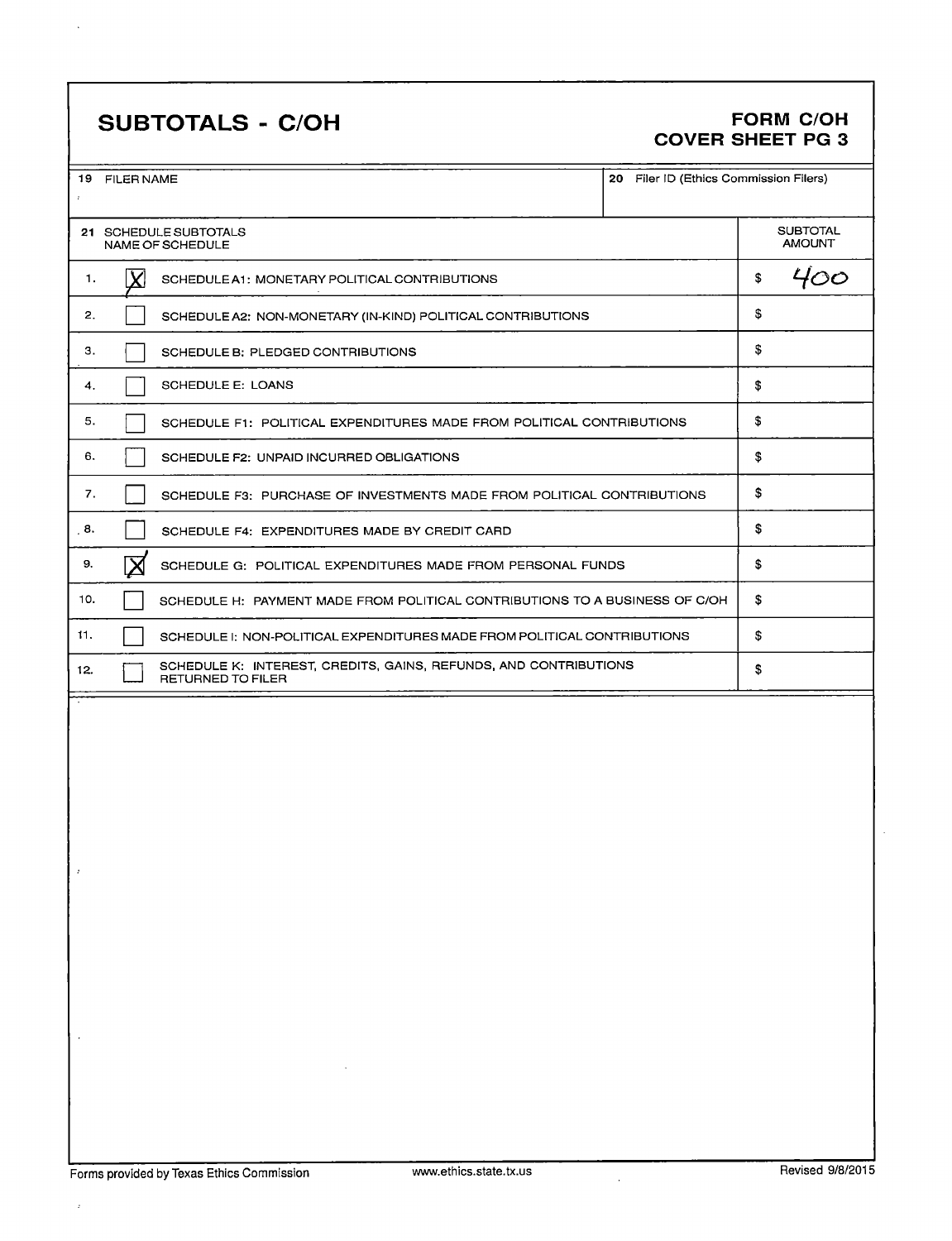### SCHEDULE A1

|                         | The Instruction Guide explains how to complete this form.                                               |                               | 1.<br>Total pages Schedule A1:        |
|-------------------------|---------------------------------------------------------------------------------------------------------|-------------------------------|---------------------------------------|
| 2 FILER NAME            | LEON LEAL                                                                                               |                               | 3 Filer ID (Ethics Commission Filers) |
| 4 Date                  | 5 Full name of contributor                                                                              |                               | 7 Amount of contribution (\$)         |
| 16/19                   | Eddie Gillette<br>6 Contributor address; City; State; Zip Code<br>2945 Silvercrest Grapevne 76051       |                               | 200                                   |
|                         |                                                                                                         |                               |                                       |
| 8                       | Principal occupation / Job title (See Instructions)                                                     | 9 Employer (See Instructions) |                                       |
| Date                    | Full name of contributor                                                                                |                               | Amount of contribution (\$)           |
|                         |                                                                                                         | .                             |                                       |
| $\mathcal{P}^{\dagger}$ |                                                                                                         |                               | LO O                                  |
|                         | JURGE ROCTI quez<br>Contributor address; City; state; Zip Code<br>1918 Cheshire Grupevine TX 7605       |                               |                                       |
|                         | Employer (See Instructions)<br>Principal occupation / Job title (See Instructions)                      |                               |                                       |
| Date                    | Full name of contributor                                                                                |                               | Amount of contribution (\$)           |
|                         |                                                                                                         |                               |                                       |
|                         | Contributor address;<br>City; State; Zip Code                                                           |                               |                                       |
|                         | Employer (See Instructions)<br>Principal occupation / Job title (See Instructions)                      |                               |                                       |
| Date                    | Full name of contributor                                                                                |                               | Amount of contribution (\$)           |
|                         | designed and contract and contracts<br>City; State; Zip Code<br>Contributor address;                    |                               |                                       |
|                         | Principal occupation / Job title (See Instructions)                                                     | Employer (See Instructions)   |                                       |
|                         |                                                                                                         |                               |                                       |
|                         |                                                                                                         |                               |                                       |
|                         |                                                                                                         |                               |                                       |
|                         |                                                                                                         |                               |                                       |
|                         |                                                                                                         |                               |                                       |
|                         |                                                                                                         |                               |                                       |
|                         |                                                                                                         |                               |                                       |
|                         | ATTACH ADDITIONAL COPIES OF THIS SCHEDULE AS NEEDED                                                     |                               |                                       |
|                         | If contributor is out-of-state PAC, please see instruction guide for additional reporting requirements. |                               |                                       |